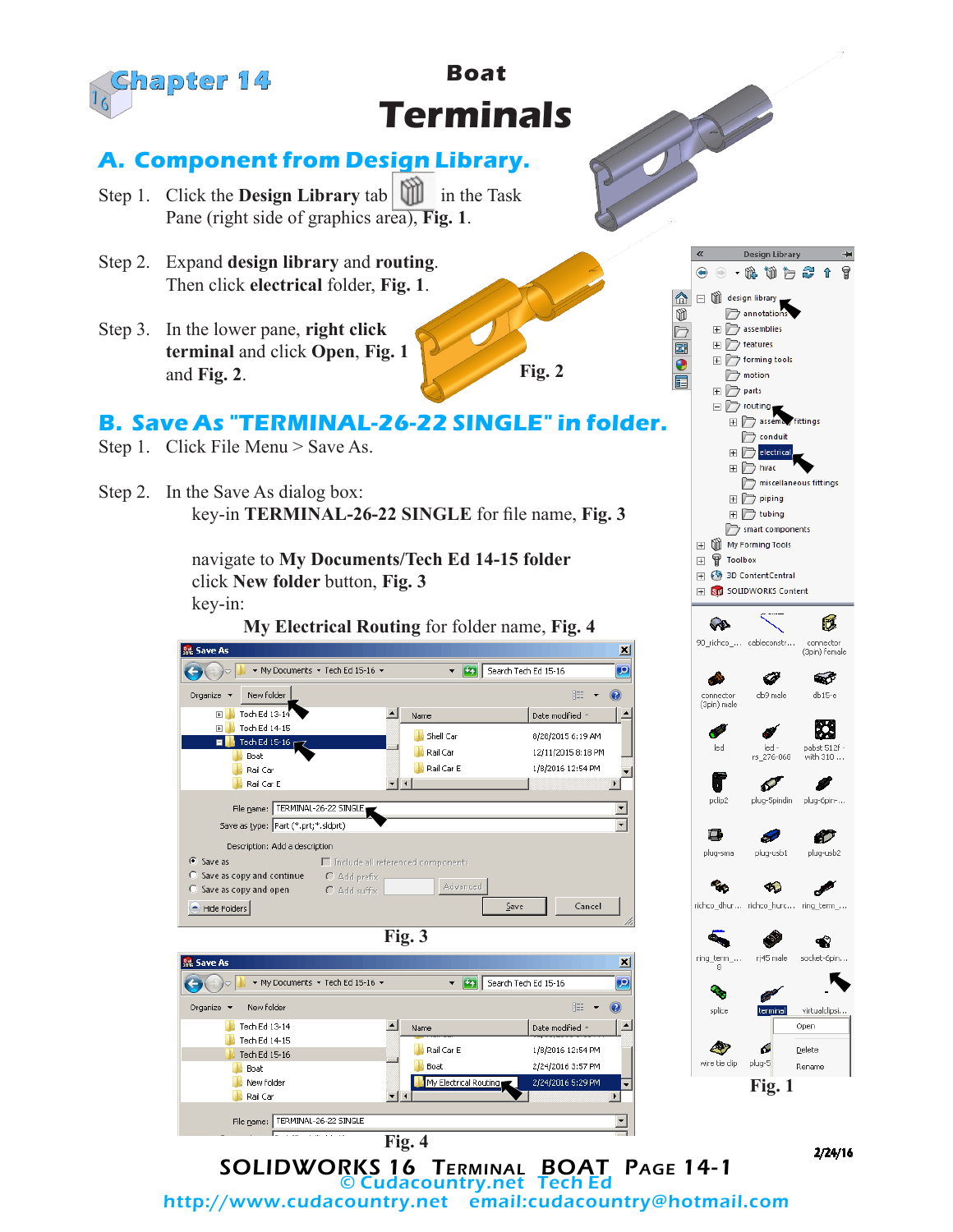**Double click My Electrical Routing** folder, **Fig. 5**

click **Save**, **Fig. 6**.

Step 3. Later, we will add the new My Electrical Routing Folder to the Design Library. For now, we'll just save our electrical components into the My Electrical Routing folder.

**SHE Save As** ⊠ V 3 Search Tech Ed 15-16  $\bigodot$   $\bigodot$   $\bigodot$ ▼ My Documents ▼ Tech Ed 15-16 ▼  $\overline{P}$  $\frac{1}{2}$  =  $\frac{1}{2}$  $\circledR$ Organize  $\blacktriangledown$ New folder  $\blacksquare$  Tech Ed 13-14  $\boxed{\triangle}$  Name  $\blacktriangle$ Date modified A Tech Ed 14-15 Rail Car E 1/8/2016 12:54 PM  $\blacksquare$  Tech Ed 15-16 **D** Boat 2/24/2016 3:57 PM **N** Boat My Electrical Routing My Electrical F 2/24/2016 5:29 PM  $\blacktriangledown$ Rail Car  $\blacktriangleright$ File name: TERMINAL-26-22 SINGLE  $\overline{\mathbf{r}}$ **Fig. 5**  $\vert x \vert$ **Sit Save As** ▼ Tech Ed 15-16 ▼ My Electrical Routing The Search My Electrical Routing  $\overline{P}$ Ķ  $\circledcirc$ Organize  $\blacktriangledown$ New folder ⊫⊸  $\boxed{\triangle}$  Name  $\blacksquare$  Tech Ed 14-15 Date modified -Typ Tech Ed 15-16 No items match your search. **Boat** My Electrical Routing **N** Rail Car Rail Car E ᆋ  $\blacktriangleright$ File name: TERMINAL-26-22 SINGLE  $\overline{\mathbf{r}}$  $\overline{\blacksquare}$ Save as type: Part (\*.prt;\*.sldprt) Description: Add a description G. Save as  $\Box$  Include all referenced components  $\bullet$  Add prefix C Save as copy and continue Advanced  $\bullet$  Save as copy and open C Add suffix Hide Folders  $S$ ave Cancel **Fig. 6**

## **C. Reorder Cut-Extrude1.**

- Step 1. In the Feature Manager drag the **Cut-Extrude1** to **Loft2** feature, **Fig. 7** and **Fig. 8**. This will move the Cut-Extrude1 feature above Sketch6. We are going to scale down the terminial and don't want to scale the Cut-Extrude1 (hole) so we moved it up in the tree.
- Step 2. Click **Sketch6** in the Feature Manager and click **Rollback**  $\Box$  on the context toolbar, **Fig. 8**.

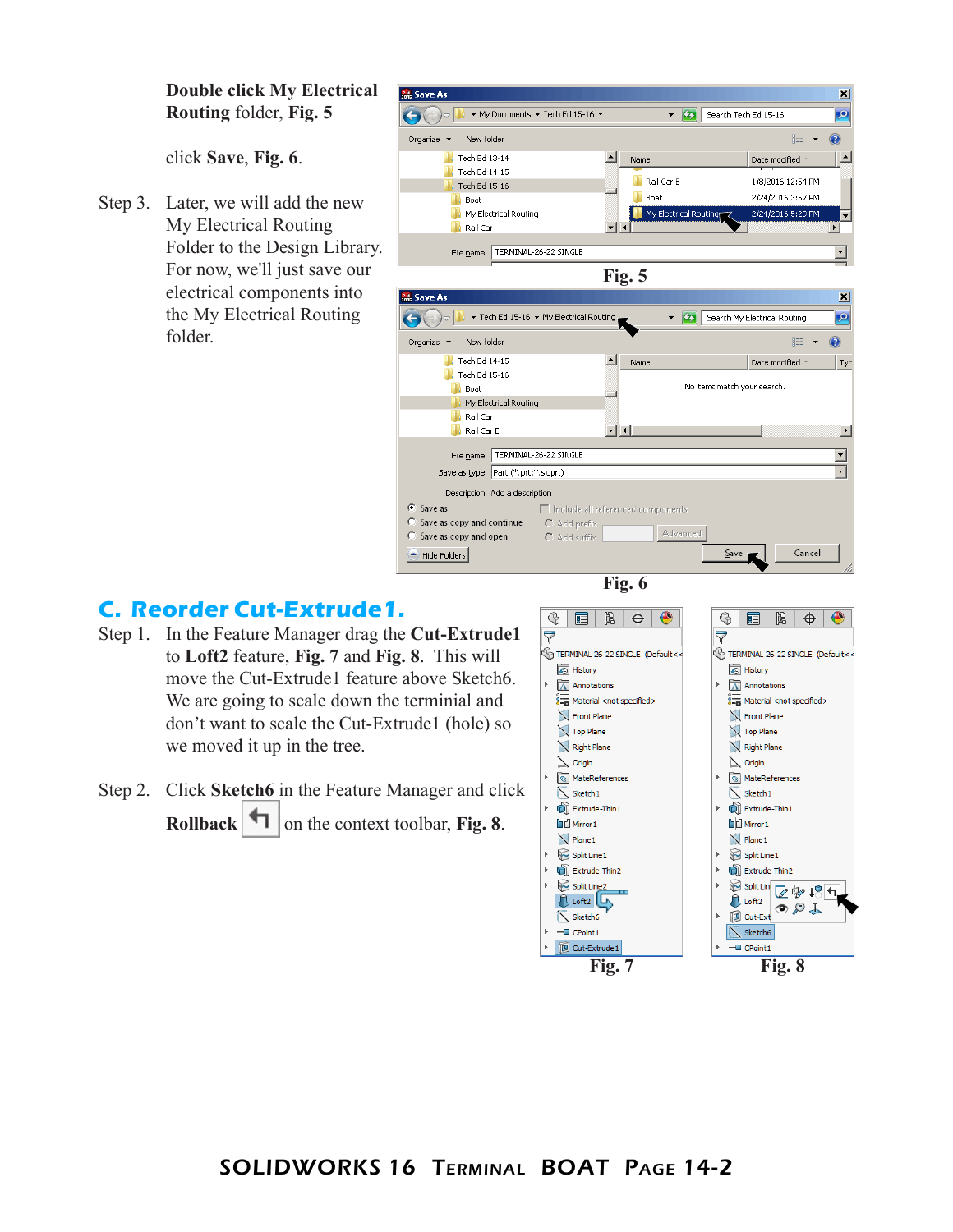## **D. Scale .5.**

- Step 1. Click Insert Menu > Features > Scale.
- Step 2. In the Scale Property Manager: under Scale about, **Fig. 9** select **Origin Scale Factor .5** click OK ...
- Step 3. **Right click** in the Feature Manager and click **Roll to End** from menu, **Fig. 11**.
- Step 4. Click **Rebuild**  $\boxed{6}$  in the Standard toolbar. (**Ctrl-B**)

## **E. Edit Sketch Plane.**

Step 1. Click **Sketch6** in the Feature Manager and click **Edit Sketch Plane**  $\mathbb{Q}$  on the context toolbar, **Fig. 12**.

Step 2. In the Sketch Plane Property Manager set: under Sketch Plane/Face, **Fig. 13** click **inside end face of barrel**, **Fig. 14**





 $^{\circ}$ 

**Fig. 9**

 $\odot$ 

 $\lambda$ 

 $\overline{\phantom{0}}$ 

Ξ

●

Scale

Scale about: Origin<br>V Uniform scaling

 $\frac{0.5}{\sqrt{2}}$ 

 $\vee$  x **Scale Parameters** 

**Fig. 15**

SOLIDWORKS 16 Terminal BOAT Page 14-3